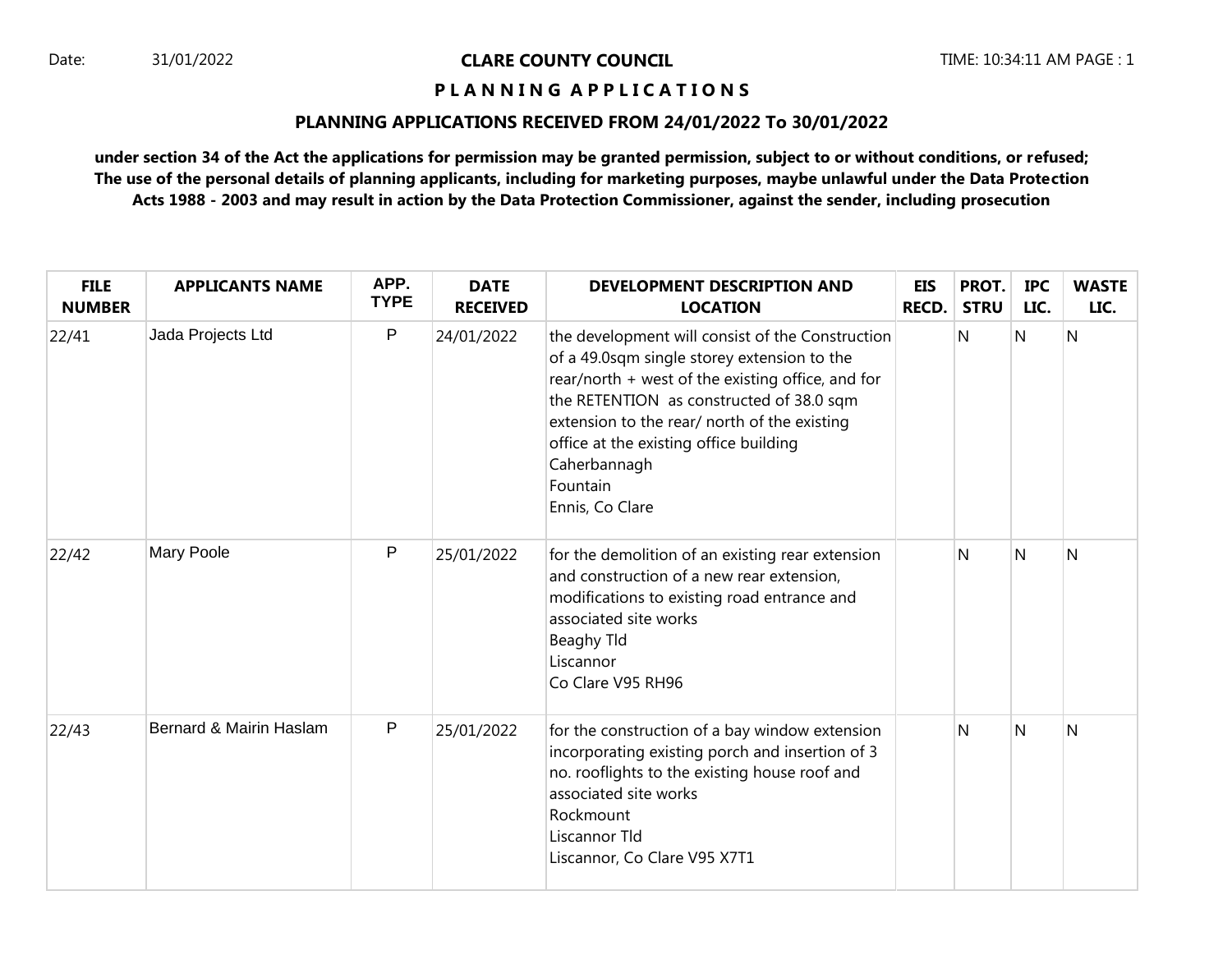## **P L A N N I N G A P P L I C A T I O N S**

### **PLANNING APPLICATIONS RECEIVED FROM 24/01/2022 To 30/01/2022**

| 22/44 | Anthony Moloney                      | P | 25/01/2022 | to construct a dwelling house, garage,<br>wastewater treatment system with outfall to<br>existing Doolin Inn wastewater treatment<br>system, road access via existing Doolin Inn road<br>entrance and associated site works<br>Ballyvarra Tld<br>Fisherstreet<br>Doolin, Co Clare | N | N | N |
|-------|--------------------------------------|---|------------|-----------------------------------------------------------------------------------------------------------------------------------------------------------------------------------------------------------------------------------------------------------------------------------|---|---|---|
| 22/45 | Jack McInerney                       | P | 26/01/2022 | to build a Dwelling House, install a wastewater<br>treatment system & all other associated site and<br>ancillary works<br>Cratloekeel<br>Cratloe<br>Co Clare                                                                                                                      | N | N | Ν |
| 22/46 | Margaret Clohessy & Frank<br>Canning | P | 26/01/2022 | to construct a new dwelling house, entrance,<br>private garage and sewerage treatment facilities<br>on an infill site along with all associated works<br>Rhynagonnaught<br>Doonbeg<br>Co Clare                                                                                    | N | N | Ν |
| 22/47 | <b>Francis Coote</b>                 | P | 26/01/2022 | to construct a new dwelling house and garage<br>complete with a new entrance, sewage<br>treatment system and ancillary works<br>Barnanageeha<br>Darragh<br>Ennis, Co Clare                                                                                                        | N | N | N |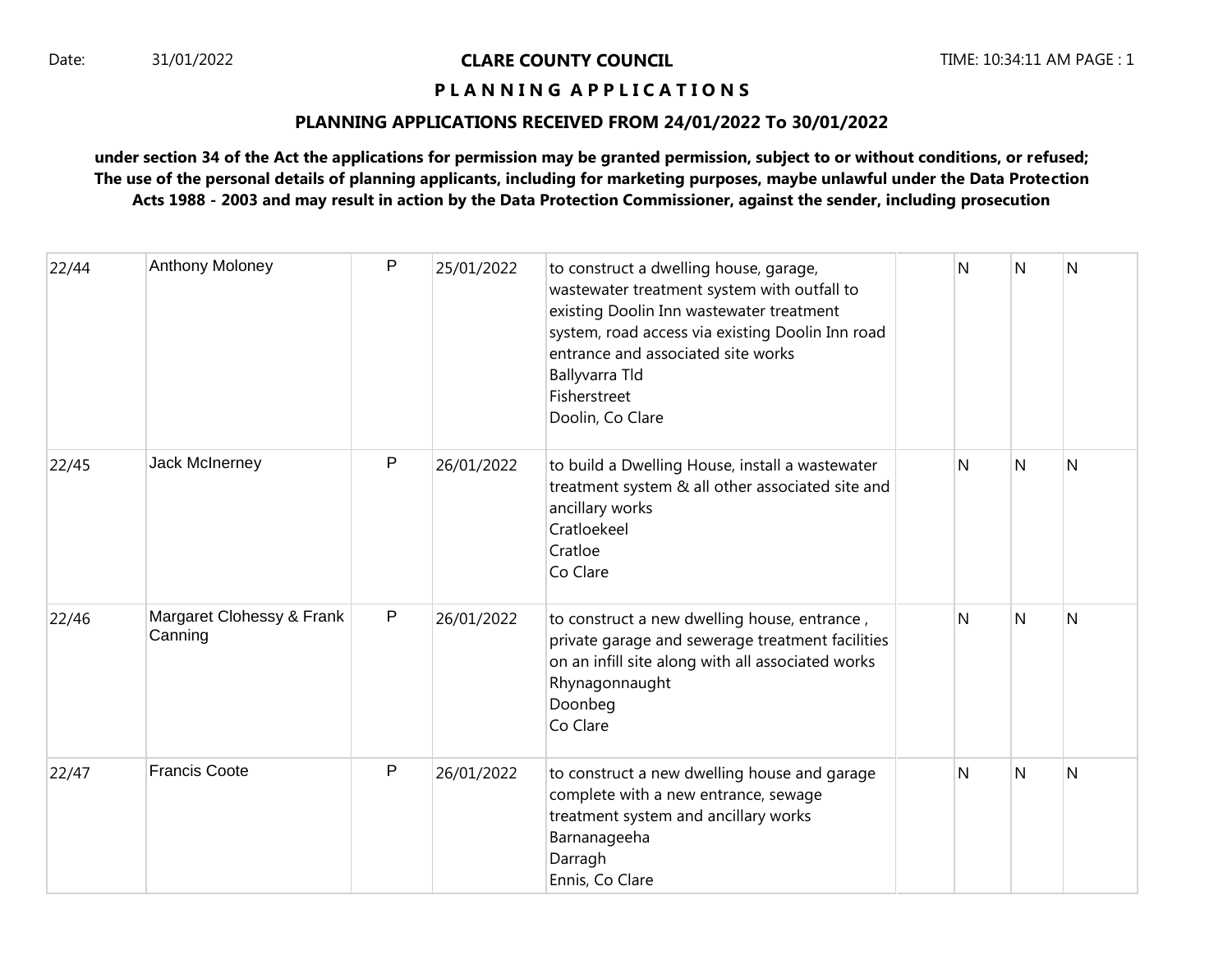## **P L A N N I N G A P P L I C A T I O N S**

### **PLANNING APPLICATIONS RECEIVED FROM 24/01/2022 To 30/01/2022**

| 22/48 | Ayo Conneely                 | P | 27/01/2022 | for the construction of a single storey apartment<br>unit and all associated site works<br><b>Barrack Street</b><br>Clarecastle<br>Ennis, Co Clare                                                                                                                                                                                                                                                                                                                                                                                                                                                                                                                                                            | N | N | N |
|-------|------------------------------|---|------------|---------------------------------------------------------------------------------------------------------------------------------------------------------------------------------------------------------------------------------------------------------------------------------------------------------------------------------------------------------------------------------------------------------------------------------------------------------------------------------------------------------------------------------------------------------------------------------------------------------------------------------------------------------------------------------------------------------------|---|---|---|
| 22/49 | <b>Drumquin Construction</b> | P | 27/01/2022 | for the construction of 7 Residential Dwelling<br>houses at Drumquin, Barefield, Ennis, Co Clare.<br>This application seeks planning PERMISSION for<br>the following: 1) Amendment to previously<br>granted planning permission P21/695. 2) The<br>construction of 3 no. detached Dormer<br>Bungalows (4 bedroom) House Type A 3) The<br>construction of 4 no. semidetached Dormer<br>bungalows (4 Bedroom) House Type A1 4) The<br>connection of the Existing public mains<br>Sewerage and water network and as permitted<br>under P21/695 5) All associated site boundary<br>walls, gates and fences 6) All associated and<br>ancillary site works and services<br>Drumquin<br>Barefield<br>Ennis, Co Clare | N | N | N |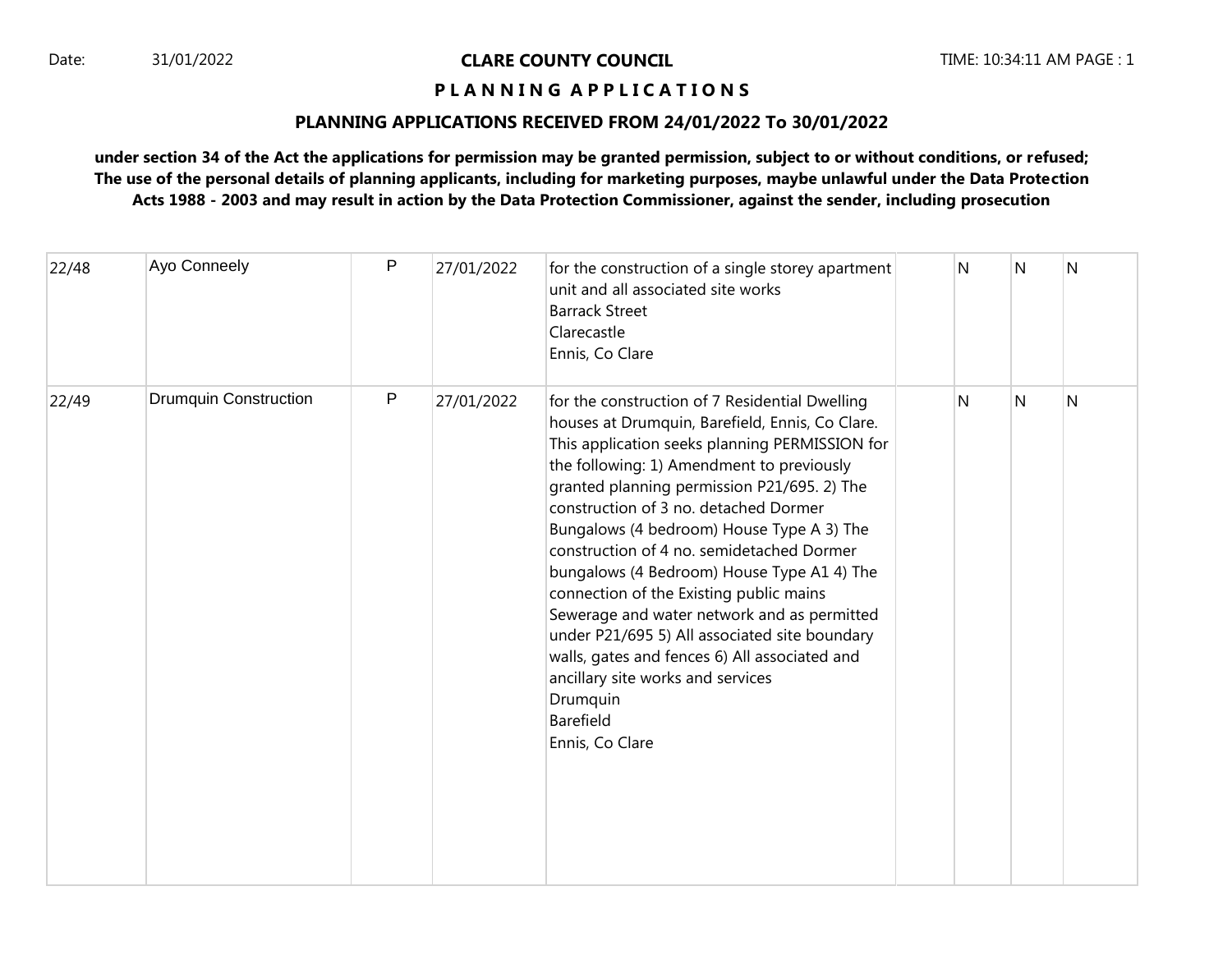## **P L A N N I N G A P P L I C A T I O N S**

### **PLANNING APPLICATIONS RECEIVED FROM 24/01/2022 To 30/01/2022**

| 22/50 | Maeve Fehilly and Cathal<br>Crowe | P            | 27/01/2022 | to construct private dwelling house, detached<br>garage, wastewater treatment system and all<br>associated site works<br>Heathmount<br>Cratloe<br>Co Clare                                 | N | N | N |
|-------|-----------------------------------|--------------|------------|--------------------------------------------------------------------------------------------------------------------------------------------------------------------------------------------|---|---|---|
| 22/51 | Mary O'Meara                      | $\mathsf{P}$ | 27/01/2022 | to demolish existing commercial premises and<br>replace it with one new dwelling house and two<br>apartments with all necessary ancillary services<br>O'Curry Street<br>Kilkee<br>Co Clare | N | N | N |
| 22/52 | Gerard & Mary McGrath             | ${\sf P}$    | 27/01/2022 | to demolish existing workshop and replace it<br>with a new dwelling house with all necessary<br>ancillary services<br>Circular Road<br>Kilkee<br>Co Clare                                  | N | N | Ν |
| 22/53 | <b>Tim Casey</b>                  | P            | 28/01/2022 | to construct a dwelling house and garage, with<br>effluent treatment system, and new entrance<br>from public road, with all associated site works<br>Drummeer,<br>Ruan,<br>Ennis, Co Clare | N | N | N |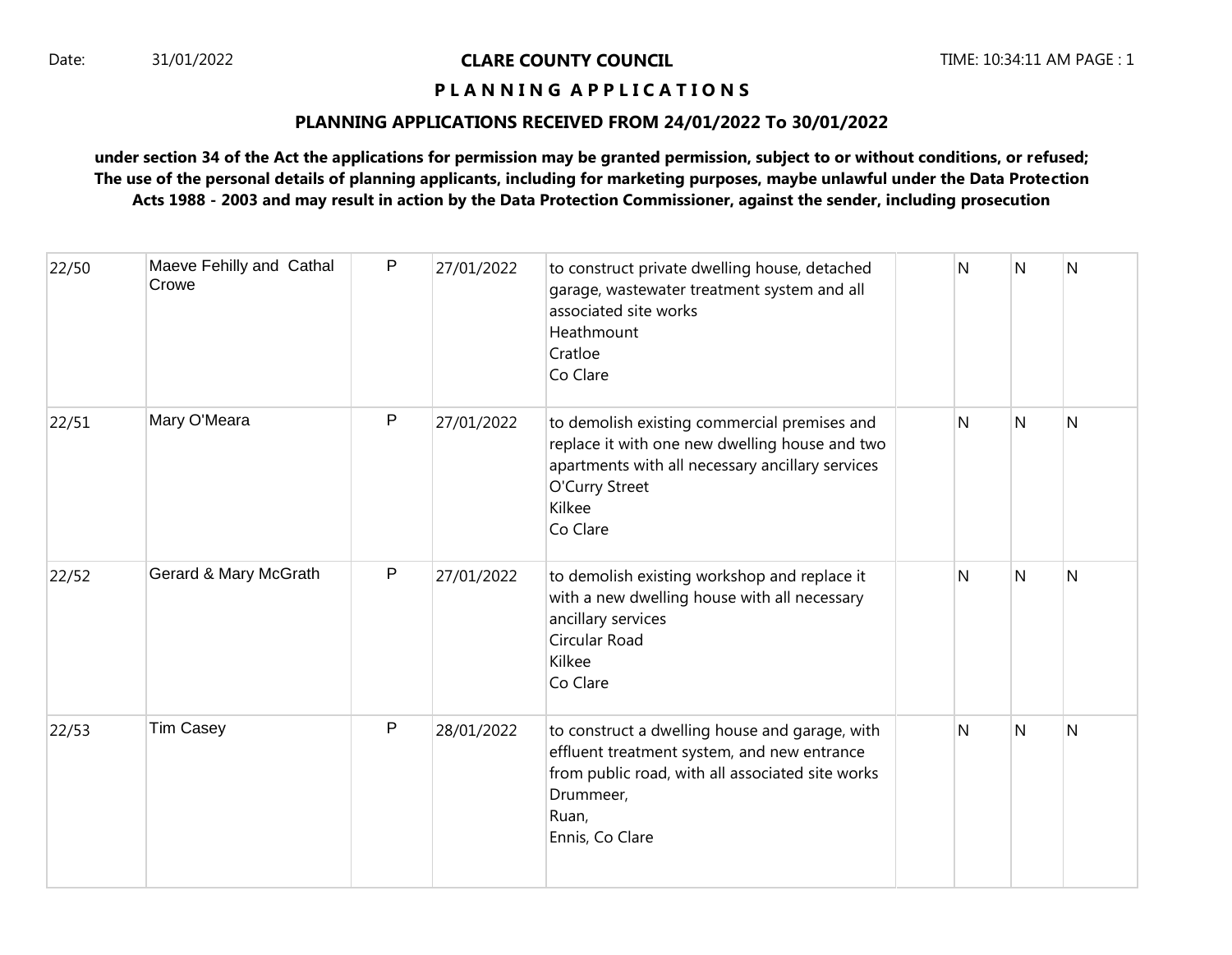## **P L A N N I N G A P P L I C A T I O N S**

### **PLANNING APPLICATIONS RECEIVED FROM 24/01/2022 To 30/01/2022**

| 22/54 | Annette Lyons           | $\mathsf{R}$ | 28/01/2022 | to RETAIN and complete the entrance and front<br>boundary to her site in the location constructed<br>which differs to those originally granted under<br>planning permission P17-854, with all associated<br>site works<br>Dromore<br>Ruan<br>Co Clare                                                                                                                                                                                                                                                                                      | N            | N | $\mathsf{N}$ |
|-------|-------------------------|--------------|------------|--------------------------------------------------------------------------------------------------------------------------------------------------------------------------------------------------------------------------------------------------------------------------------------------------------------------------------------------------------------------------------------------------------------------------------------------------------------------------------------------------------------------------------------------|--------------|---|--------------|
| 22/55 | Deirdre & Eugene Mahony | $\mathsf{P}$ | 28/01/2022 | for the Construction of a single storey extension<br>to rear of existing dwelling to include,<br>Kitchen/Dining/Living Area, including internal<br>modifications & elevational changes to existing<br>dwelling. Also PERMISSION is sought for the<br>demolition of existing outbuildings to rear of<br>dwelling & for PERMISSION for the installation<br>of replacement treatment plant & percolation<br>area & modifications to existing entrance,<br>including ancillary site works<br>Rineanna North<br>Newmarket-on-Fergus<br>Co Clare | $\mathsf{N}$ | N | $\mathsf{N}$ |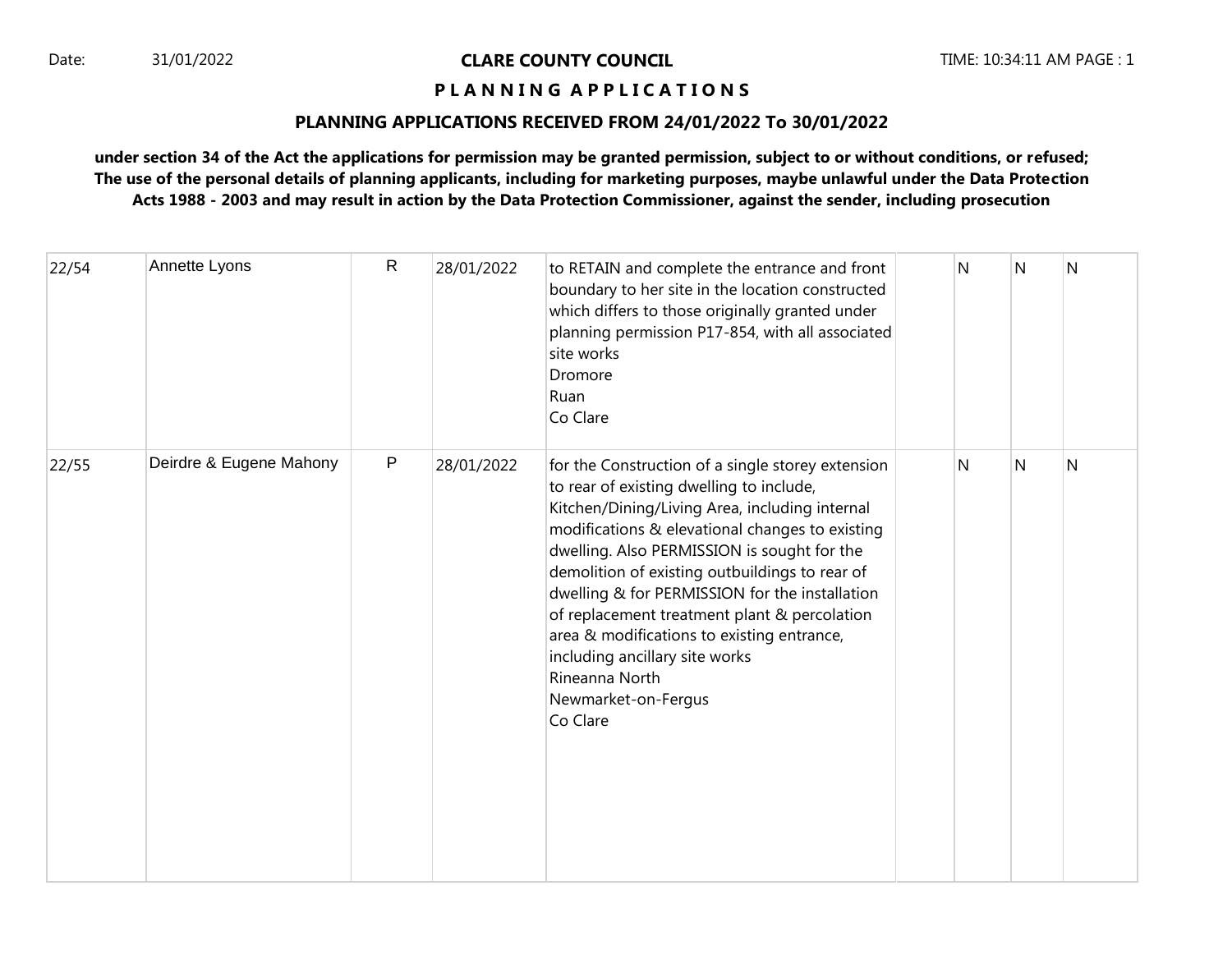## **P L A N N I N G A P P L I C A T I O N S**

### **PLANNING APPLICATIONS RECEIVED FROM 24/01/2022 To 30/01/2022**

| 22/56 | Cyril McCormack | P       | 28/01/2022 | the development will consist of demolition of<br>existing derelict building and construction of a<br>new milking parlour, dairy, handling and<br>drafting area, waiting yard and underground<br>slatted soiled water storage tank, erection of a<br>meal bin and water storage tank and dungstead<br>with underground effluent storage tank and all<br>associated site works<br>Creggaun<br>Kilfenora<br>Co Clare | N | N | N              |
|-------|-----------------|---------|------------|-------------------------------------------------------------------------------------------------------------------------------------------------------------------------------------------------------------------------------------------------------------------------------------------------------------------------------------------------------------------------------------------------------------------|---|---|----------------|
| 22/57 | Grainne Mangan  | P       | 28/01/2022 | the development will consist of a dwelling<br>house and garage with proprietary wastewater<br>treatment system and percolation area together<br>with ancillary site works<br>Cahercannavan<br>Kilmihil<br>Co Clare                                                                                                                                                                                                | N | N | $\overline{N}$ |
| 22/58 | Joshua Roche    | $\circ$ | 28/01/2022 | permission for the construction of a new<br>dwelling house and associated ancillary<br>boundary and site works<br>Carnane<br>Doolin<br>Co Clare                                                                                                                                                                                                                                                                   | N | N | $\overline{N}$ |